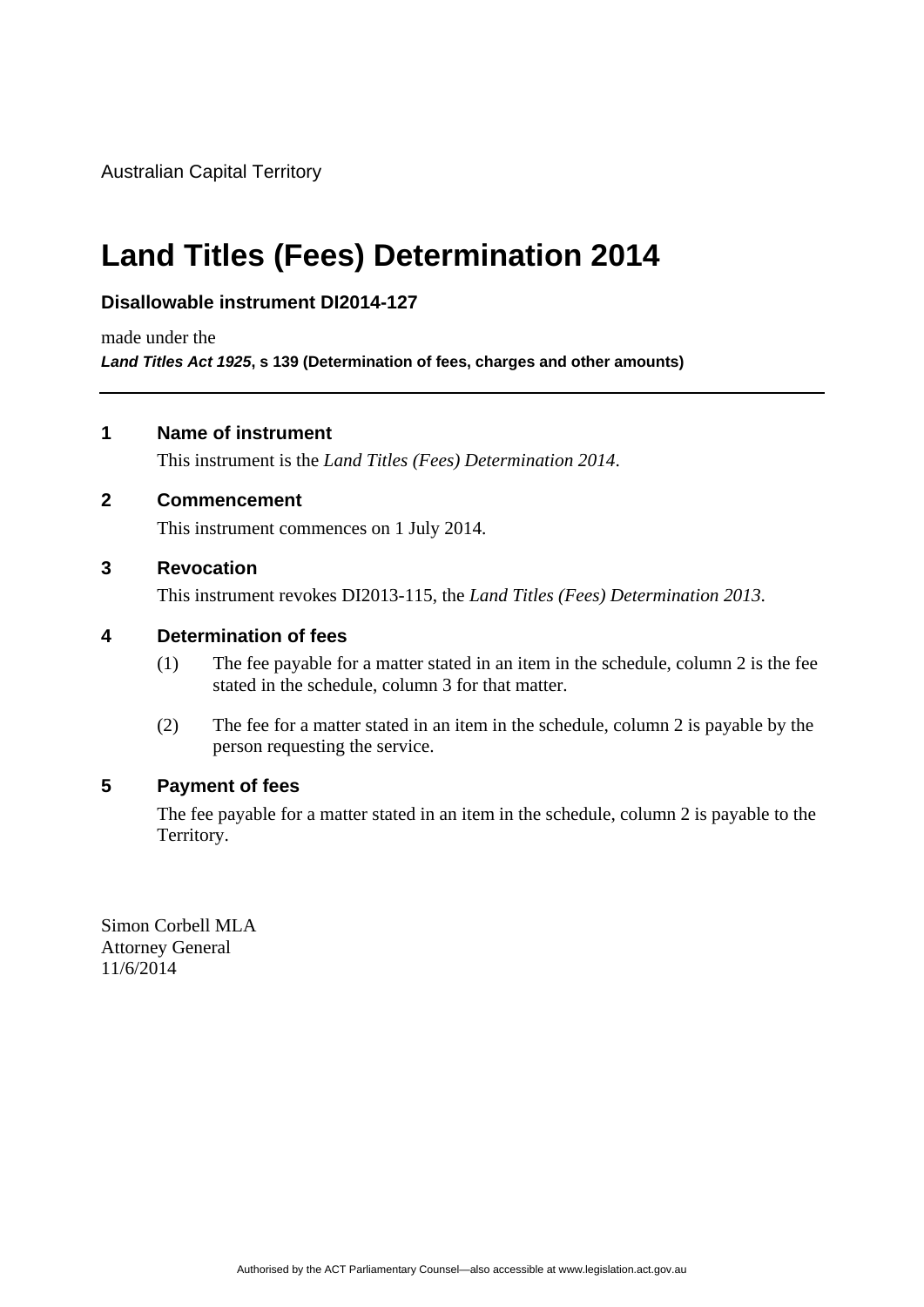## **SCHEDULE** - **FEES AND CHARGES TO BE PAID**

| Column 1<br>Item | Column <sub>2</sub><br>Matter in respect of which fee or charge is payable                                                                                         | Column <sub>3</sub><br><b>Amount Payable</b> |
|------------------|--------------------------------------------------------------------------------------------------------------------------------------------------------------------|----------------------------------------------|
| 125              | Section 17 of the <i>Land Titles Act 1925</i> , Application to register a crown lease.<br>Explanatory Note: Last Financial Year the fee was \$121.00.              | \$125.00<br>(GST is not applicable)          |
| 126              | Section 44 of the Land Titles Act 1925, Production of a certificate of title.<br>Explanatory Note: Last Financial Year the fee was \$121.00.                       | \$125.00<br>(GST is not applicable)          |
| 127              | Section 62A of the <i>Land Titles Act 1925</i> , Application to produce a new certificate of title.<br>Explanatory Note: Last Financial Year the fee was \$121.00. | \$125.00<br>(GST is not applicable)          |
| 128              | Subsection 64(1) of the <i>Land Titles Act 1925</i> , Application to lodge a map or plan.<br>Explanatory Note: Last Financial Year the fee was \$459.00.           | \$477.00<br>(GST is not applicable)          |
| 129              | <b>BLANK</b>                                                                                                                                                       |                                              |
| 130              | Section 65 of the <i>Land Titles Act 1925</i> , Application for a certified copy of the register.                                                                  | \$24.00 per page to a maximum<br>of \$80.00  |
|                  | Explanatory Note: Last Financial Year the fee was \$24.00 per page with a \$77.00 maximum.                                                                         | (GST is not applicable)                      |
| 131              | Section 66 of the <i>Land Titles Act 1925</i> , Application to inspect the register.                                                                               | \$26.00<br>(GST is not applicable)           |
|                  | Explanatory Note: Last Financial Year the fee was \$25.00.                                                                                                         |                                              |
| 132              | Section 67 of the <i>Land Titles Act 1925</i> , Application for a copy of information contained in the<br>register.                                                | \$20.00<br>(GST is not applicable)           |
|                  | Explanatory Note: Last Financial Year the fee was \$20.00.                                                                                                         |                                              |
| 133              | Section 73 of the <i>Land Titles Act 1925</i> , Application to register a memorandum of transfer.                                                                  | \$243.00<br>(GST is not applicable)          |
|                  | Explanatory Note: Last Financial Year the fee was \$234.00.                                                                                                        |                                              |
| 134              | Section 82 of the <i>Land Titles Act 1925</i> , Application to register a lease.                                                                                   | \$125.00<br>(GST is not applicable)          |
|                  | Explanatory Note: Last Financial Year the fee was \$121.00.                                                                                                        |                                              |
| 135              | Section 86 of the <i>Land Titles Act 1925</i> , Application to register a memorandum of surrender.                                                                 | \$125.00<br>(GST is not applicable)          |
|                  | Explanatory Note: Last Financial Year the fee was \$121.00.                                                                                                        |                                              |
| 136              | Section 87C of the <i>Land Titles Act 1925</i> , Application to register a memorandum to extend or vary a<br>lease.                                                | \$125.00<br>(GST is not applicable)          |
|                  | Explanatory Note: Last Financial Year the fee was \$121.00.                                                                                                        |                                              |
| 137              | Section 88 of the <i>Land Titles Act 1925</i> , Application to register a sublease.                                                                                | \$125.00<br>(GST is not applicable)          |
|                  | Explanatory Note: Last Financial Year the fee was \$121.00.                                                                                                        |                                              |

Authorised by the ACT Parliamentary Counsel—also accessible at www.legislation.act.gov.au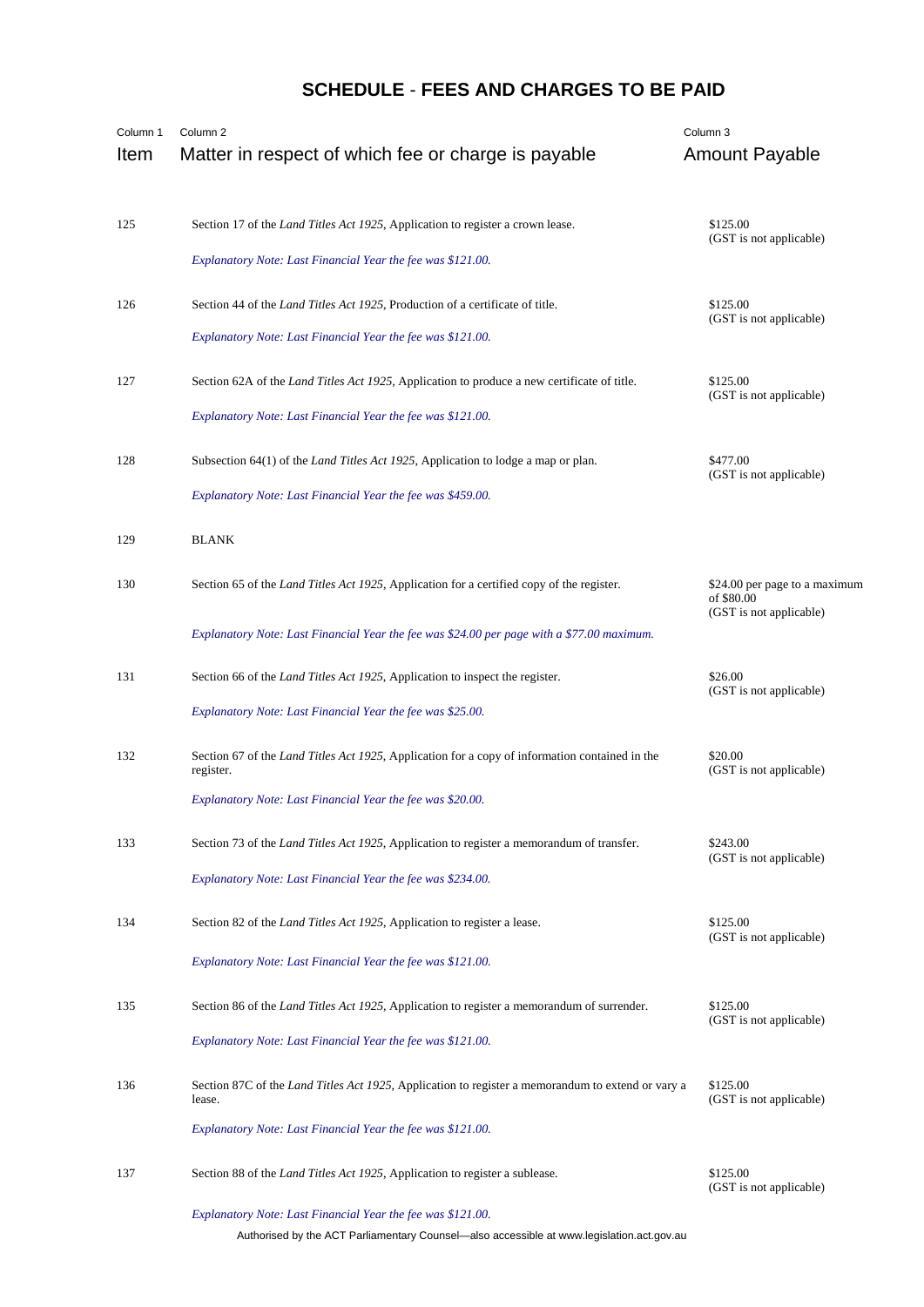| 138 | Section 92 of the <i>Land Titles Act 1925</i> , Application to register a mortgage or encumbrance.                                                    | \$125.00<br>(GST is not applicable) |
|-----|-------------------------------------------------------------------------------------------------------------------------------------------------------|-------------------------------------|
|     | Explanatory Note: Last Financial Year the fee was \$121.00.                                                                                           |                                     |
| 139 | <b>BLANK</b>                                                                                                                                          |                                     |
| 140 | Section 92A of the Land Titles Act 1925, Application to register a postponement of a mortgage or<br>encumbrance.                                      | \$125.00<br>(GST is not applicable) |
|     | Explanatory Note: Last Financial Year the fee was \$121.00.                                                                                           |                                     |
| 141 | Section 101 of the <i>Land Titles Act 1925</i> , Application to register a discharge of mortgage or<br>encumbrance.                                   | \$125.00<br>(GST is not applicable) |
|     | Explanatory Note: Last Financial Year the fee was \$121.00.                                                                                           |                                     |
| 142 | Section 101A of the <i>Land Titles Act 1925</i> , Application to register a variation of mortgage.                                                    | \$125.00<br>(GST is not applicable) |
|     | Explanatory Note: Last Financial Year the fee was \$121.00.                                                                                           |                                     |
| 143 | Section 103 of the <i>Land Titles Act 1925</i> , Application to register a discharge of mortgage by way of a<br>court order.                          | \$125.00<br>(GST is not applicable) |
|     | Explanatory Note: Last Financial Year the fee was \$121.00.                                                                                           |                                     |
| 144 | Section 103A of the <i>Land Titles Act 1925</i> , Application to register a memorandum of provision                                                   | \$125.00<br>(GST is not applicable) |
|     | Explanatory Note: Last Financial Year the fee was \$121.00.                                                                                           |                                     |
| 145 | Section 103B of the <i>Land Titles Act 1925</i> , Application to register a memorandum of easement                                                    | \$125.00<br>(GST is not applicable) |
|     | Explanatory Note: Last Financial Year the fee was \$121.00.                                                                                           |                                     |
| 146 | Section 103C of the Land Titles Act 1925, Application to register an easement in gross, transfer or<br>extinguish an easement in gross.               | \$125.00<br>(GST is not applicable) |
|     | Explanatory Note: Last Financial Year the fee was \$121.00.                                                                                           |                                     |
| 147 | Section 103C of the <i>Land Titles Act 1925</i> , Application to register, transfer an easement in gross in<br>relation to a specific public utility. | \$125.00<br>(GST is not applicable) |
|     | Explanatory Note: Last Financial Year the fee was \$121.00.                                                                                           |                                     |
| 148 | Section 103E of the <i>Land Titles Act 1925</i> , Application to register a memorandum of extinguishment<br>of easement.                              | \$125.00<br>(GST is not applicable) |
|     | Explanatory Note: Last Financial Year the fee was \$121.00.                                                                                           |                                     |
| 149 | Section 103F of the <i>Land Titles Act 1925</i> , Application to register a memorandum of a variation of<br>easement.                                 | \$125.00<br>(GST is not applicable) |
|     | Explanatory Note: Last Financial Year the fee was \$121.00.                                                                                           |                                     |
| 150 | Section 103G of the <i>Land Titles Act 1925</i> , Application to register a memorandum of incorporeal<br>right.                                       | \$125.00<br>(GST is not applicable) |
|     | Explanatory Note: Last Financial Year the fee was \$121.00.                                                                                           |                                     |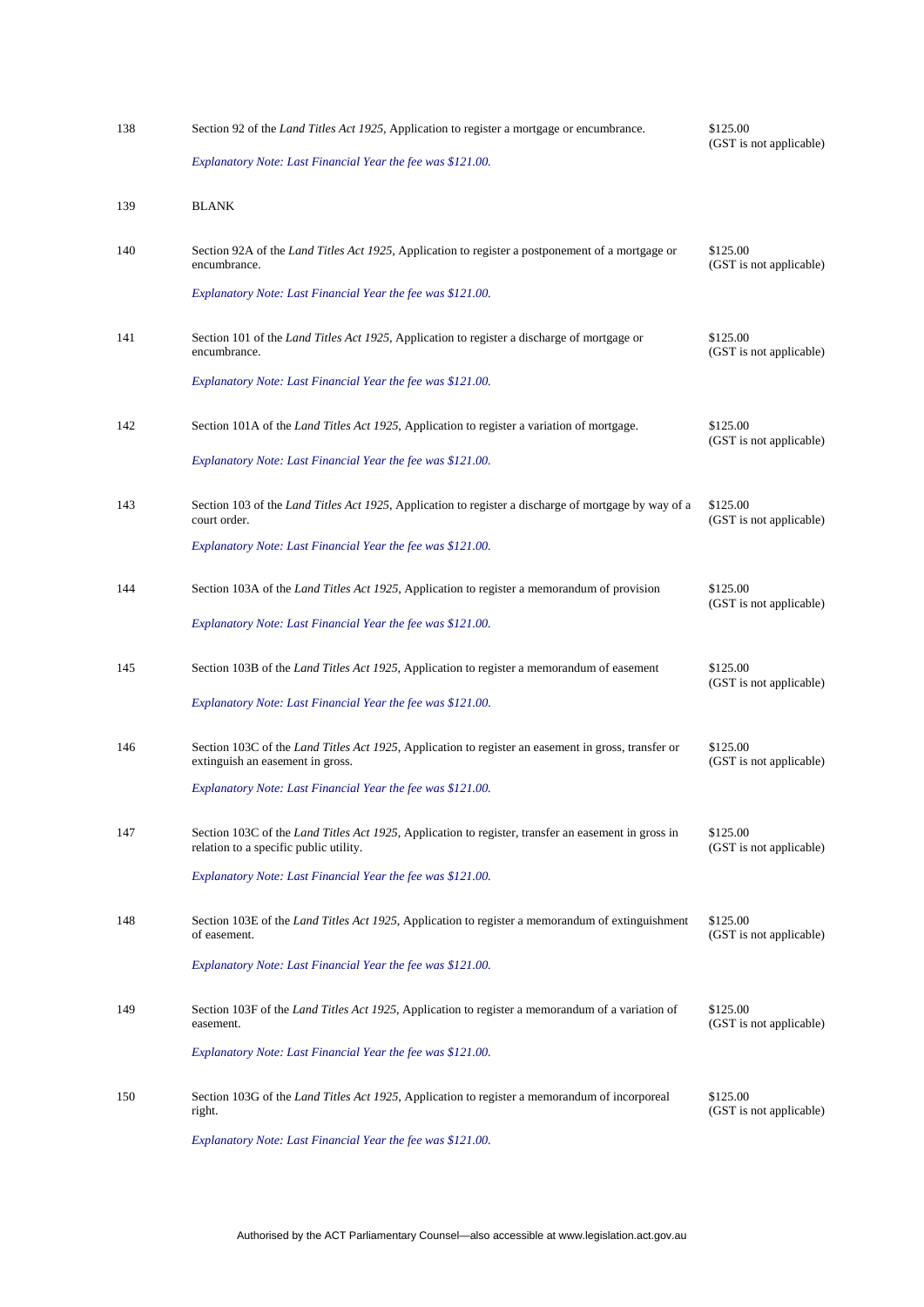| 151 | Section 103H of the <i>Land Titles Act 1925</i> , Application to register a memorandum of extinguishment<br>of incorporeal right.                                         | \$125.00<br>(GST is not applicable) |
|-----|---------------------------------------------------------------------------------------------------------------------------------------------------------------------------|-------------------------------------|
|     | Explanatory Note: Last Financial Year the fee was \$121.00.                                                                                                               |                                     |
| 152 | Section 104A of the <i>Land Titles Act 1925</i> , Application to register a caveat.                                                                                       | \$243.00<br>(GST is not applicable) |
|     | Explanatory Note: Last Financial Year the fee was \$234.00.                                                                                                               |                                     |
| 153 | Section 107 of the Land Titles Act 1925, Application to register a removal of a caveat.                                                                                   | \$125.00<br>(GST is not applicable) |
|     | Explanatory Note: Last Financial Year the fee was \$121.00.                                                                                                               |                                     |
| 154 | Application to register a revocation of a power of attorney.                                                                                                              | \$125.00<br>(GST is not applicable) |
|     | Explanatory Note: Last Financial Year the fee was \$121.00.                                                                                                               |                                     |
| 155 | Section 132 of the <i>Land Titles Act 1925</i> , Application to register a transmission on bankruptcy or<br>solvency.                                                     | \$125.00<br>(GST is not applicable) |
|     | Explanatory Note: Last Financial Year the fee was \$121.00.                                                                                                               |                                     |
| 156 | Section 135 of the <i>Land Titles Act 1925</i> , Application to register a transmission on the death of a<br>proprietor.                                                  | \$125.00<br>(GST is not applicable) |
|     | Explanatory Note: Last Financial Year the fee was \$121.00.                                                                                                               |                                     |
| 157 | Section 138B of the <i>Land Titles Act 1925</i> , Application to register a declaration by an executor.                                                                   | \$125.00<br>(GST is not applicable) |
|     | Explanatory Note: Last Financial Year the fee was \$121.00.                                                                                                               |                                     |
| 158 | Section 164A of the <i>Land Titles Act 1925</i> , Application to hold a duplicate of a registered instrument,<br>certificate of title or crown lease.                     | \$20.00<br>(GST is not applicable)  |
|     | Explanatory Note: Last Financial Year the fee was the same.                                                                                                               |                                     |
| 159 | Section 139 of the Land Titles Act 1925, Application for an approval form with RG seal.                                                                                   | \$125.00<br>(GST is not applicable) |
|     | Explanatory Note: Last Financial Year the fee was \$121.00.                                                                                                               |                                     |
| 160 | Section 139 of the <i>Land Titles Act 1925</i> , Application for an approval form without the RG seal.                                                                    | \$125.00<br>(GST is not applicable) |
|     | Explanatory Note: Last Financial Year the fee was \$121.00.                                                                                                               |                                     |
| 161 | Section 139 of the Land Titles Act 1925, Application to register any document affecting land, or any<br>other document, whether or not expressly provided for in any Act. | \$125.00<br>(GST is not applicable) |
|     | Explanatory Note: Last Financial Year the fee was \$121.00.                                                                                                               |                                     |
| 162 | <b>BLANK</b>                                                                                                                                                              |                                     |
| 163 | Section 139 of the <i>Land Titles Act 1925</i> , Lodgement of request to register a community title scheme<br>under subsection $16(1)$ of the Community Title Act 2001    | \$125.00<br>(GST is not applicable) |
|     | Explanatory Note: Last Financial Year the fee was \$121.00.                                                                                                               |                                     |
| 164 | Section 139 of the <i>Land Titles Act 1925</i> , Lodgement of Management Statement under subsections<br>$16(2)$ and $82(3)(b)$ of the <i>Community Title Act 2001</i>     | \$125.00<br>(GST is not applicable) |
|     | Explanatory Note: Last Financial Year the fee was \$121.00.                                                                                                               |                                     |

Authorised by the ACT Parliamentary Counsel—also accessible at www.legislation.act.gov.au